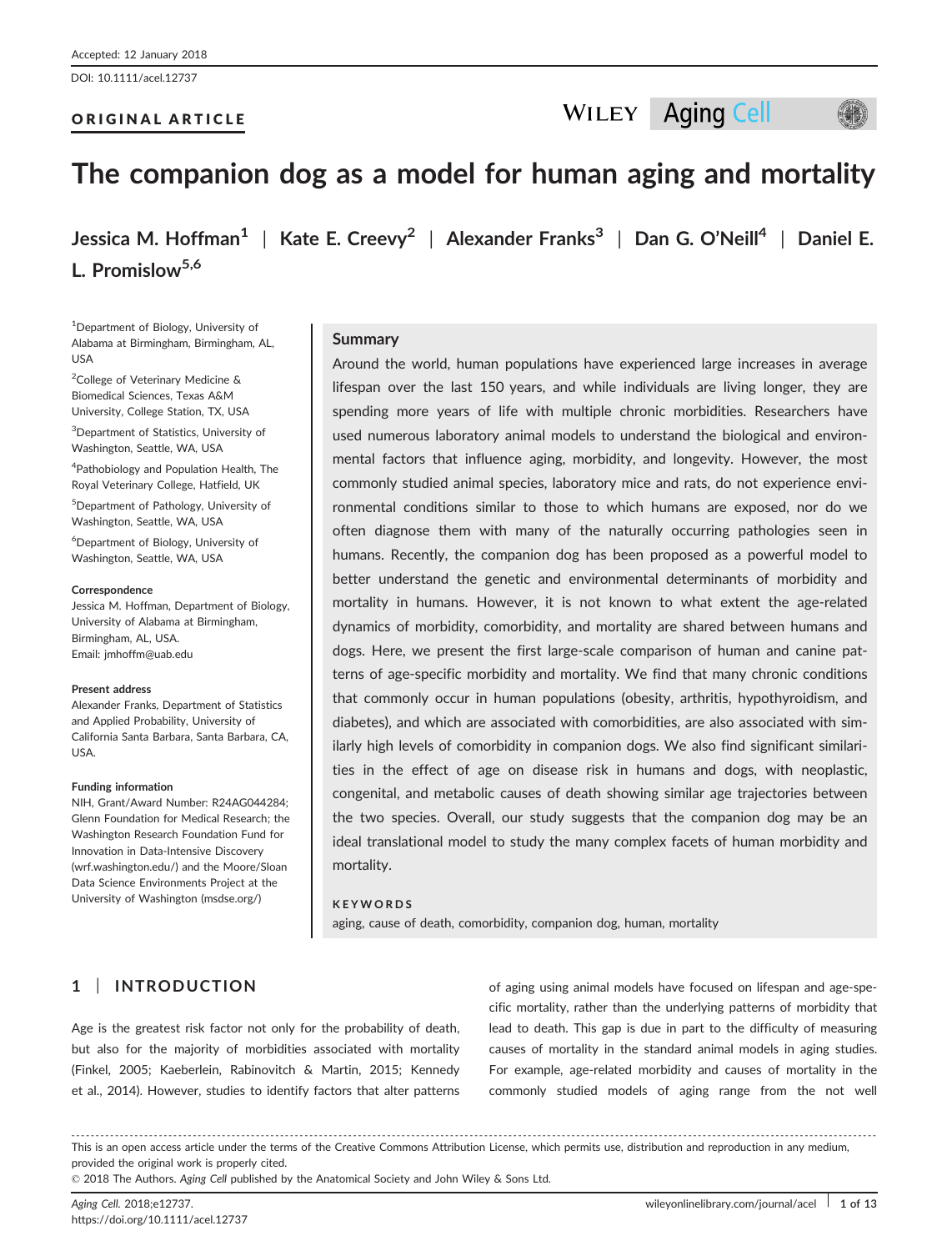# $^{2 \text{ of } 13}$  Aging Coll  $\sim$

understood (and often not studied) in mice (Simms & Berg, 1957; Snyder, Ward & Treuting, 2016), to the poorly understood in flies and worms (but see Herndon et al., 2002; Rera, Clark & Walker, 2012), to nonexistent in yeast. In addition, many diseases important to human aging (e.g., cardiovascular disease and dementia) do not develop spontaneously in our commonly studied model organisms. To this end, we need a model organism that allows us to understand not only age-related mortality, but also age-related morbidity and causes of death. The companion dog (i.e., dogs that reside under their owner's care) has the potential to fill this gap and to enable us to better understand the genetic and environmental factors that affect lifespan, and the underlying forces that shape age-specific morbidity and mortality.

Over the last 200 years, individual dog breeds have been highly inbred, with the result that genetic variation is relatively limited within breeds, but considerable among breeds (Leroy, Verrier, Meriaux & Rognon, 2009; Ostrander, Wayne, Freedman & Davis, 2017; Sutter et al., 2004). Thanks in large part to this history of intense breeding for specific morphological and behavioral traits, dogs are the most phenotypically diverse mammalian species on the planet. This diversity is found not only in morphology and behavior, but also in life-history traits, where across breeds, dogs exhibit an almost twofold difference in average longevity (Bonnett & Egenvall, 2010; Fleming, Creevy & Promislow, 2011), and enormous variation in risk of specific diseases (Fleming et al., 2011). In addition, companion dogs live in diverse environments and often in close proximity with their owners. A tightly controlled environment in the laboratory may be ideal for some scientific questions, but because we share our environment closely with dogs, they offer us the opportunity to assess how environment influences morbidity and mortality in dogs as well as our own species.

Dogs also have a sophisticated veterinary healthcare system, second only to that of humans, allowing clinicians to diagnose and treat specific diseases, and to identify exact causes of death (American Veterinary Association). For example, unlike mice, companion dogs experience a diversity of spontaneously occurring diseases similar to those of humans, such as age-related neurologic disease (Head, 2011), renal disease (Cianciolo, Benali & Aresu, 2016), endocrine disease (e.g., De Bruin et al., 2009; Fall, Hamlin, Hedhammar, Kampe & Egenvall, 2007), and also experience obesity and its attendant risks (German, Ryan, German, Wood & Trayhurn, 2010). These phenomena allow researchers not only to study the pathologies that influence mortality, but also to understand different comorbidities and multiple chronic conditions that canines exhibit. In previous work, we showed that multimorbidity in the dog increases with age (Jin, Hoffman, Creevy, O'Neill & Promislow, 2016), similar to patterns seen in humans. As we discuss here, the domestic dog could be a useful model to understand how comorbidities, both as cause and consequence, are associated with aging in humans.

Surprisingly, while we know a great deal about the age-specificity of human morbidity, substantially less is known about the degree to which other species, including dogs, show similar disease-specific patterns of aging. Such comparisons are critical in our efforts to develop powerful models to identify the genetic and environmental determinants of morbidity and mortality. Here, we present a comparative analysis of causes of mortality in both humans and companion dogs. We determine the extent to which the companion dog may provide an excellent model of human aging and the degree to which causes of mortality correlate between the two species. Our results lay the groundwork for future use of the domestic dog as a model of human aging and longevity.

### 2 | RESULTS

We obtained morbidity and mortality data from 112,375 humans from the U.S. Census Bureau's National Longitudinal Mortality Study, 73,835 dogs in the Veterinary Medical Database (VMDB, 37,480 of which remained after removal of individuals with "unclassified" pathophysiological process [PP] or organ system [OS] and were used for comorbidity PP/OS analysis, see Methods), and 5,095 dogs in the VetCompass Programme database in the United Kingdom. Using the Census human data and VMDB canine data, we were able to compare eight PP and nine OS categories between the two species. There were a total of 106 different possible causes of death for the Census dataset, and these were assigned to a total of 38 of 72 possible PP $\times$ OS combinations. For the VMDB, 5563 different diagnoses were recorded representing 93 PP $\times$ OS combinations. The VetCompass dataset had 56 diagnoses that were not able to be placed into PP and OS cause of death, and which had no information on comorbidity, and as such were only used for longevity analysis.

We first attempted to determine whether survivorship curves in humans and dogs were similar. Overall trends were similar between the two species (Figure 1a), with females being longer lived than males. However, our Cox proportional hazard model showed only a minor effect of sex on longevity in dogs, as reported previously from the data (Hoffman, O'Neill, Creevy & Austad, 2017), while there was a much larger effect in humans (Cox proportional hazard,  $p = .017$ for dogs,  $p < .001$  for humans). Similar results are seen in our hazard plots (Figure 1b), where human males have increased mortality compared to females at all ages, with no sex effect seen in dogs. The slopes of the hazard curves suggest significant differences in the rates of aging in the two species, especially in the earliest ages, with dogs having higher starting hazards as compared to humans (Figure 1b, Gomperz slopes—humans: 0.089 (females) and 0.080 (males), and dogs: 0.0214 (females) and 0.0219 (males)).

### 2.1 Canine multimorbidity and comorbidity analysis

We first looked at the effect of age and sex on multimorbidity (counts of all diagnoses at time of death from the VDMB data) using a generalized linear model (GLM) with a negative binominal distribution. Our analysis indicated a significant positive association between age and number of morbidities ( $p < .001$ ), but no significant effect of sex on morbidity count ( $p = .97$ , Figure S1). We then determined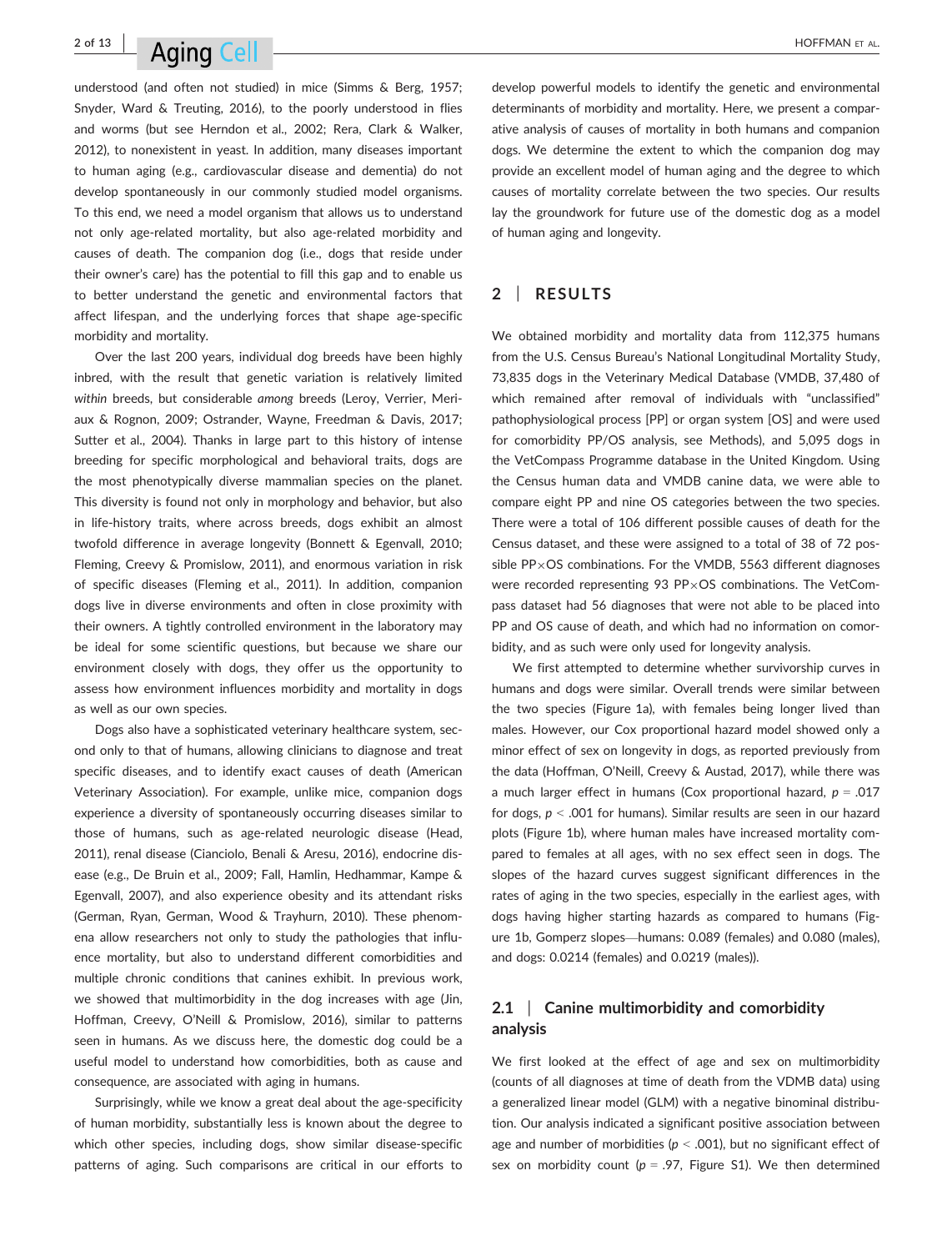

FIGURE 1 Survivorship (a) and hazard curves for (b) for human (left) and dogs (right). Human data are from the U.S. Census Bureau (1972–2002), and canine data come from the VetCompass database (2010–2013). For both species, colors represent the two sexes, female (red) and male (blue). Gompertz slope parameters were calculated for humans: 0.089 (females) and 0.080 (males), and dogs: 0.0214 (females) and 0.0219 (males)

how PP and OS categorical causes of death were associated with multimorbidity count (Figures S2 and S3). After controlling for the effects of age, there was no association between PP cause of death and total counts of morbidities. However, OS cause of death did have a significant association with morbidity count, even after controlling for the effects of dog age. In particular, dogs that died of urogenital and hepatic causes had higher numbers of morbidities than dogs dying of other causes (Figure S3). As in our analysis of the effects of sex on multimorbidity number after controlling for age, sex had no significant effect on morbidity number in either the PP or OS model ( $p > .27$  for both).

We next investigated the morbidity count associated with each of five specific chronic conditions in dogs (comorbidity analysis) and found that having a diagnosis of any of four conditions—diabetes mellitus, arthritis, obesity, and hypothyroidism—was associated with an increase in comorbidity number ( $p < .0002$  for all specific morbidities, Figure S4). Arthritis, obesity, and hypothyroidism show more than double the number of comorbidities as compared to the overall

dataset. Dogs diagnosed with chronic kidney disease did not show a significant increase in comorbidities compared to the overall population ( $p = .84$ ). Similar to our multimorbidity analysis (combined number of diagnoses), our comorbidity analysis (number of diagnoses a dog had when one was a morbidity of interest) did not point to a significant effect of sex on number of comorbidities.

### 2.2 | Human–dog comparisons

The major objective of this study was to explore shared patterns in causes of death between humans and dogs. Across PP categories, we discovered many PP causes of death that showed similar proportions between dogs and humans. However, the overall correlation between humans and dogs in causes of death was not significant via a Spearman rank test (Spearman  $p = 0.238$ ,  $df = 6$ ,  $p = .58$ , Figure 2a). The largest difference between the two species is seen with respect to vascular causes of death, which are much more prevalent in the human population. When this category is removed, we see a significant correlation among the remaining seven PP causes (Spearman  $p = 0.857$ ,  $df = 5$ ,  $p = .024$ ).

We found a significant correlation in rates of death due to OS categories in humans and dogs (Spearman  $\rho = 0.733$ , df = 7,  $p = .031$ , Figure 2b). While large differences were seen in proportions of respiratory, gastrointestinal, and urogenital causes of death between humans and dogs, the proportion of neoplastic deaths is nearly identical between the two species (25.3% in humans; 27.4% in dogs; Figure 2c), although cancer risk is generally greater in largebreed than small-breed dogs (Fleming et al., 2011). Despite the similarity in risk of death due to neoplasia among humans and canines, the types of cancer seen in each species are only marginally correlated (Spearman rank  $\rho = 0.661$ , df = 7, p = .053).

After comparing overall causes of death between the two species, we determined how age trajectories of different causes of death compared between the two species. For many PP categories, very similar age trajectories are seen, especially for neoplastic, congenital, toxic, and metabolic causes of death (Figure 3). For traumatic death, mortality in humans was biased toward young adults, a pattern also observed in dogs. Our odds ratio analysis suggests age trajectories for risk of both metabolic and neoplastic deaths are similar between dogs and humans except at the earliest ages (when deaths are rare), while vascular diseases are much more common in humans compared to dogs (Figure S5). Controlling for age, risk of cancer is most similar between humans and dogs for a human age of 53 years and a dog age of 11.5 (odds ratio close to zero). On the other hand, the odds that a human death at age 75 has a vascular cause is over  $2<sup>6</sup> = 32$  times larger than it is for dogs at the appropriately scaled age (65 human years), with a log odds ratio greater than 6 (Figure S5).

We next compared human and canine age trajectories for OS categorical causes of death. Endocrine and hepatic causes of death show very similar age trajectories, while many of the other OS causes of death do not (Figure 4). The only major outlier is the age trajectory for cardiovascular categorical causes of death, which is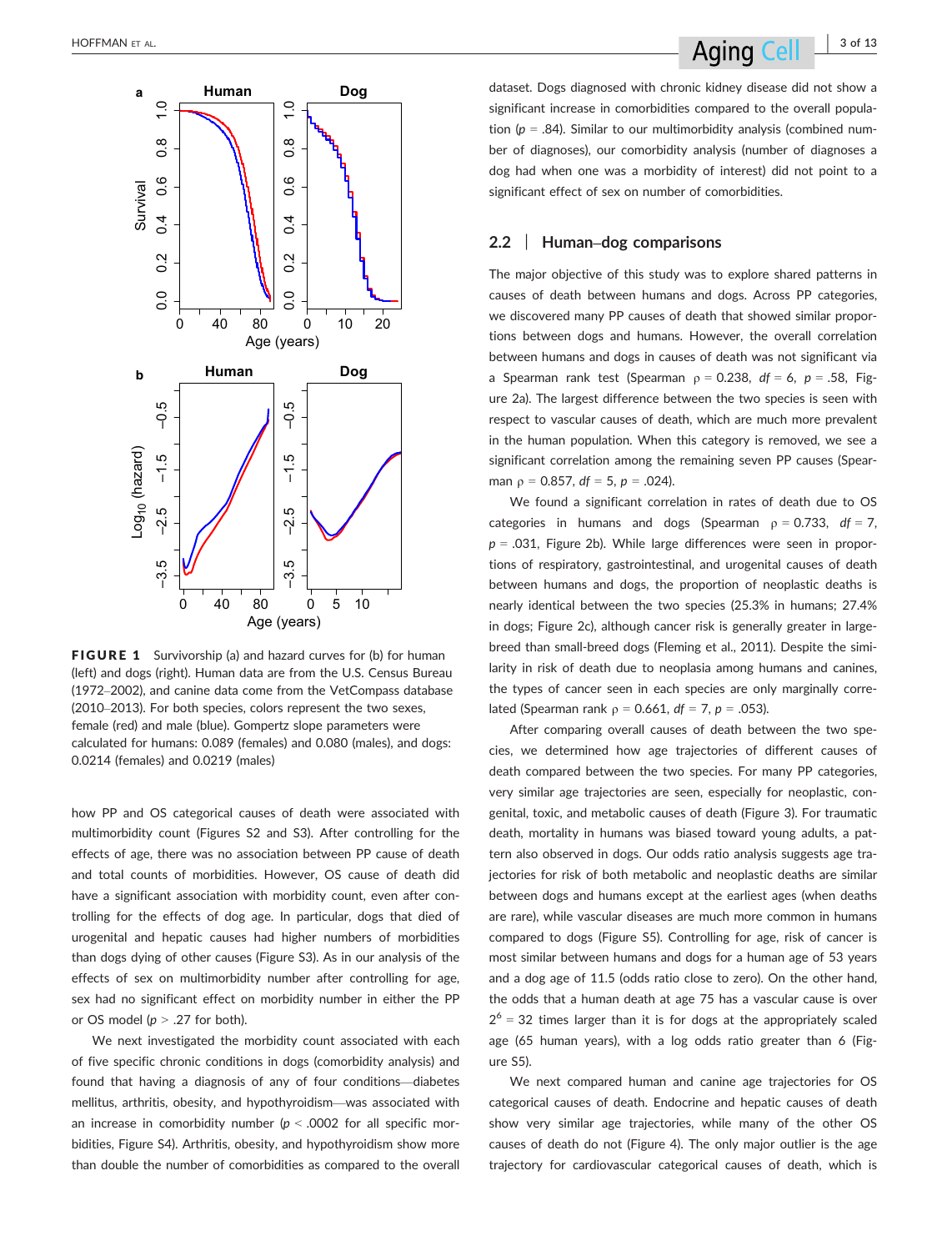

different both in shape (increasing throughout life in humans, steady in dogs) and magnitude (higher percentage in humans). The log odds ratio plots demonstrate that cardiovascular causes of death are as

FIGURE 2 Correlation between pathophysiological process (a), organ system (b), and specific cancer (c) causes of death in humans and dogs in the VMDB database (1984–2004). (a) Correlation  $p = .58$  by Spearman rank test,  $p = 0.238$ . Removing vascular causes of death results in a significant correlation between humans and dogs ( $\rho = 0.857$ ,  $p = .023$ ). (b) Spearman rank  $\rho = 0.733$ ,  $p = .031$ . (c) For those causes of death that had a "neoplastic" process, graph depicts the organ systems in which cancer occurred. Spearman rank  $p = 0.661, p = .053$ 

much as  $2^3$  = eight times higher in humans at late age while hepatic and metabolic causes of death are more common among dogs at late age (Figure S6).

In addition to frequencies of overall deaths at each age, we also determined which causes of death were age related in the two species (absolute number of deaths increase with age) by plotting density plots across the lifespan for all process (Figure 5) and system (Figure 6) causes of death. For both species, the majority of PP causes of death were age related with the exception of congenital and traumatic categories in both species, and infectious and toxic categories in dogs only. In both species, all OS causes of death showed increasing numbers with age.

### 3 | DISCUSSION

Many authors have pointed out that age is the single greatest risk factor for a variety of causes of death (Finkel, 2005; Kaeberlein et al., 2015; Kennedy et al., 2014). However, with few exceptions, we know relatively little about the factors that determine how age shapes disease risk, why rates of aging (i.e., age-specific rates of increase) differ among diseases, and why some diseases show relatively few signs of aging at all. In some cases, most notably cancer, we have been able to develop mathematical models that are consistent with age trajectories (Armitage & Doll, 1954; Frank, 2007).

In both humans and dogs, cancer is a leading cause of death, and age trajectories of cancer deaths are almost identical between the two species (Figure 3). This suggests that, as some previous studies have suggested, the domestic dog is an ideal model for understanding human cancer (Marconato, Gelain & Comazzi, 2013; Rowell, McCarthy & Alvarez, 2011). However, when we analyzed the specific types of neoplasia associated with death in the two species, we found significant differences. Respiratory, urogenital, and gastrointestinal cancers were more common causes of death in humans compared to dogs. These three particular cancers are highly associated with lifestyle factors, including smoking, obesity, and diet. Thus, if we could reduce the number of human cancer deaths due to lifestyle factors, we might see a shift in the overall distribution of different types of cancer in humans to one more closely resembling that in dogs.

Similar age-specific trajectories were also seen between the two species with respect to congenital and metabolic causes of death. Given that congenital causes of death affect early-age mortality, it makes intuitive sense that the overall age distribution is similar in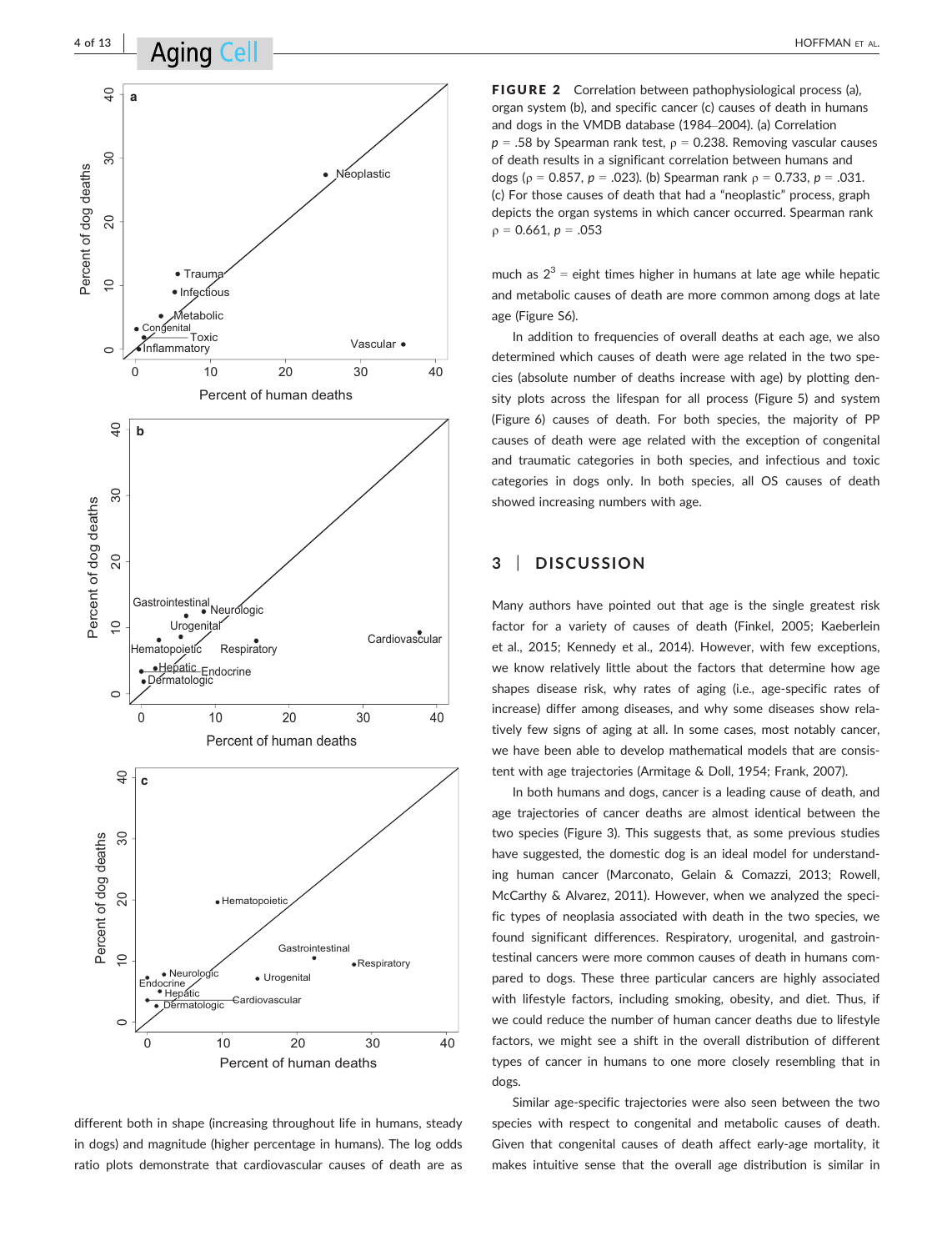

FIGURE 3 Proportions of human and dog pathophysiological process causes of death with age. Humans are represented in red with dogs in blue. Dashes indicate 95% confidence intervals

both species. Similarities in the age distribution of the metabolic causes of death were also notable. Metabolic causes of death are often associated with lifestyle factors, especially obesity, and are projected to increase in prevalence as rates of obesity increase in humans in the United States (Flegal, Carroll, Kit & Ogden, 2012). Interestingly, in our comorbidity analysis (number of diagnoses recorded for dogs with a specific morbidity of interest), the diagnosis of obesity in dogs was associated with more than double the number of comorbidities as the overall population. This is similar to results seen in humans, in which obesity is associated with more chronic conditions than smoking or excessive drinking (Sturm, 2002), and previous research has shown that obese humans are more likely to own obese dogs (Nijland, Stam & Seidell, 2010). However, it should be noted that because of the varied morphology of dogs, a reliable BMI metric has proved elusive, and a semi-quantitative body condition score (BCS) is customarily used by veterinarians. As such, while obesity diagnoses in the VMDB were assigned by attending veterinarians, there is not a numeric BMI which can be referenced for each of these diagnoses. Combined, the dog is well positioned to be an excellent model of obesity and metabolic disorders.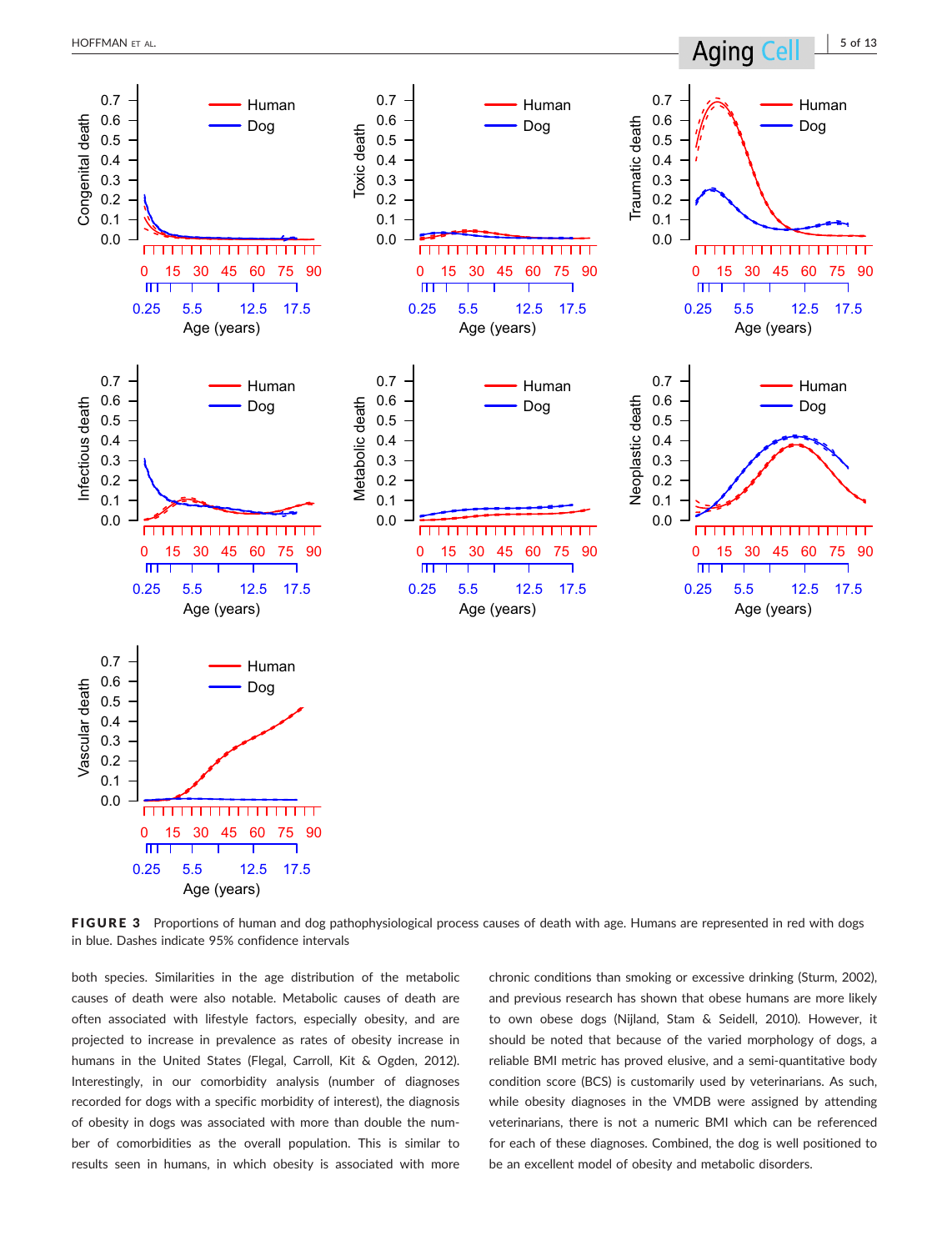

FIGURE 4 Proportions of human and dog organ system causes of death with age. Humans are represented in red with dogs in blue. Dog years have been rescaled to approximate human years as described in Methods. Dashes indicate 95% confidence intervals

While many causes of death in dogs and humans share similar relative age distributions, cardiovascular disease stands out as being strikingly different between the two species. The reduced prevalence of heart disease as a cause of death in canines is interesting considering dogs share many environmental influences with humans. A large proportion of companion dogs in the United States are obese (Freeman et al., 2006), yet dogs are rarely diagnosed with myocardial infarction. This is due at least in part to dogs having blood cholesterol profiles associated with a low risk of cardiovascular disease with elevated high-density lipoprotein and reduced low-density lipoprotein profiles (Tsutsumi, Hagi & Inoue, 2001). As a result, dogs do not develop atherosclerosis except in rare cases when a concurrent condition causes a dramatic increase in total cholesterol levels (e.g., diabetes and hypothyroidism) (Hess, Kass & Van Winkle, 2003). Given the lack of similarity between dogs and humans in patterns of cardiovascular disease and its attendant risks, some might argue that the dog is a less than ideal model for human vascular diseases. At the same time, this stark difference in risk despite similar environments suggests that close genetic and physiological analysis of the differences between humans and dogs could shed light on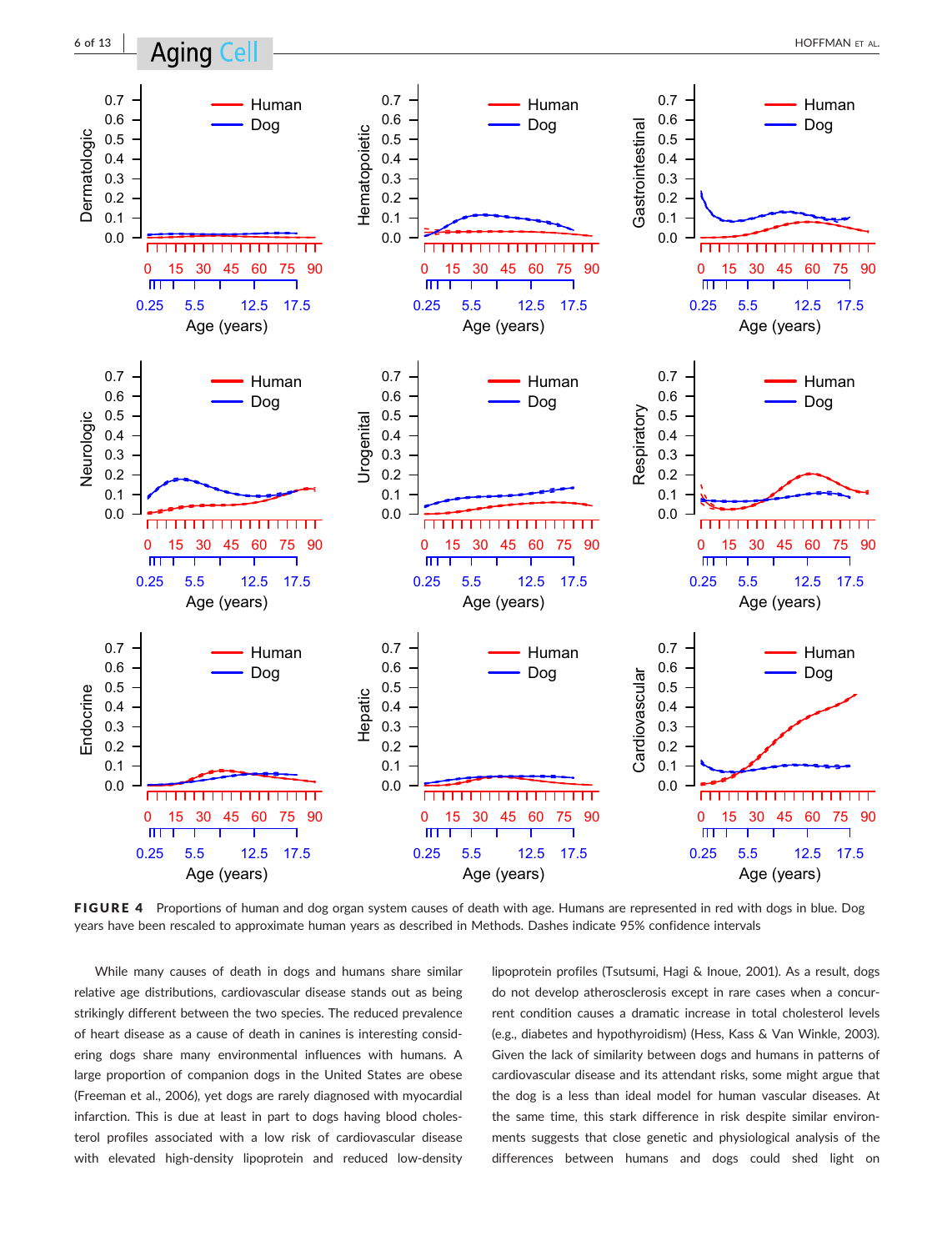

FIGURE 5 Stacked density plots of pathophysiological process causes of death with age for humans (top) and dogs (bottom). Congenital causes of death in humans were too small to be visible in the figure

mechanisms that enhance species resilience against myocardial infarctions, even in the presence of specific risk factors.

As expected, we found that most causes of death in both species were highly age related, even for those disorders whose proportional contribution to overall deaths declined at late age compared to earlier ages. Both species show a decline with age in proportions of congenital and traumatic causes of death. While the curves are similar, total numbers of traumatic death are quite different, with many more canines presenting with traumatic deaths. Interestingly, while infectious disease causes of death are age related in human populations, this is not the case in the canine population, in which numbers of individuals dying of infectious diseases do not increase with age. In a similar vein, inflammatory causes of death peak early in the life course of the dog while showing increases in later ages in humans. Different inflammatory and immune responses exist between the dog and human, although some studies point to similarities in agerelated patterns of immune markers. Previous research has shown age-related declines in immune markers in companion dogs (Greeley, Kealy, Ballam, Lawler & Segre, 1996; Greeley et al., 2001), as well as age-associated changes in inflammatory markers (Alexander, Colyer, Haydock, Hayek & Park, 2017), similar to humans. Future studies are necessary to understand why many similar changes in immune and inflammatory response with age are seen, yet differences in mortality between the two species are observed.

In addition to direct causes of death, the co-existence of multiple chronic conditions within individual patients has been a large focus in aging research due to the increasing prevalence of multimorbidity in developed nations (Wolff, Starfield & Anderson, 2002), and evidence that increased numbers of chronic conditions are associated with decreased life expectancy (DuGoff, Canudas-Romo, Buttorff, Leff & Anderson, 2014). Our multimorbidity analysis suggests that companion dogs have the potential to be an excellent model to better understand the causes and consequences of multiple chronic conditions as we age. Similar to previous results reported by our laboratory (Jin et al., 2016), multimorbidity (total number of diagnoses recorded at the time of death) increases with age in the dog as is seen in human populations (Fortin, Bravo, Hudon, Vanasse & Lapointe, 2005). In addition, comorbidities vary significantly among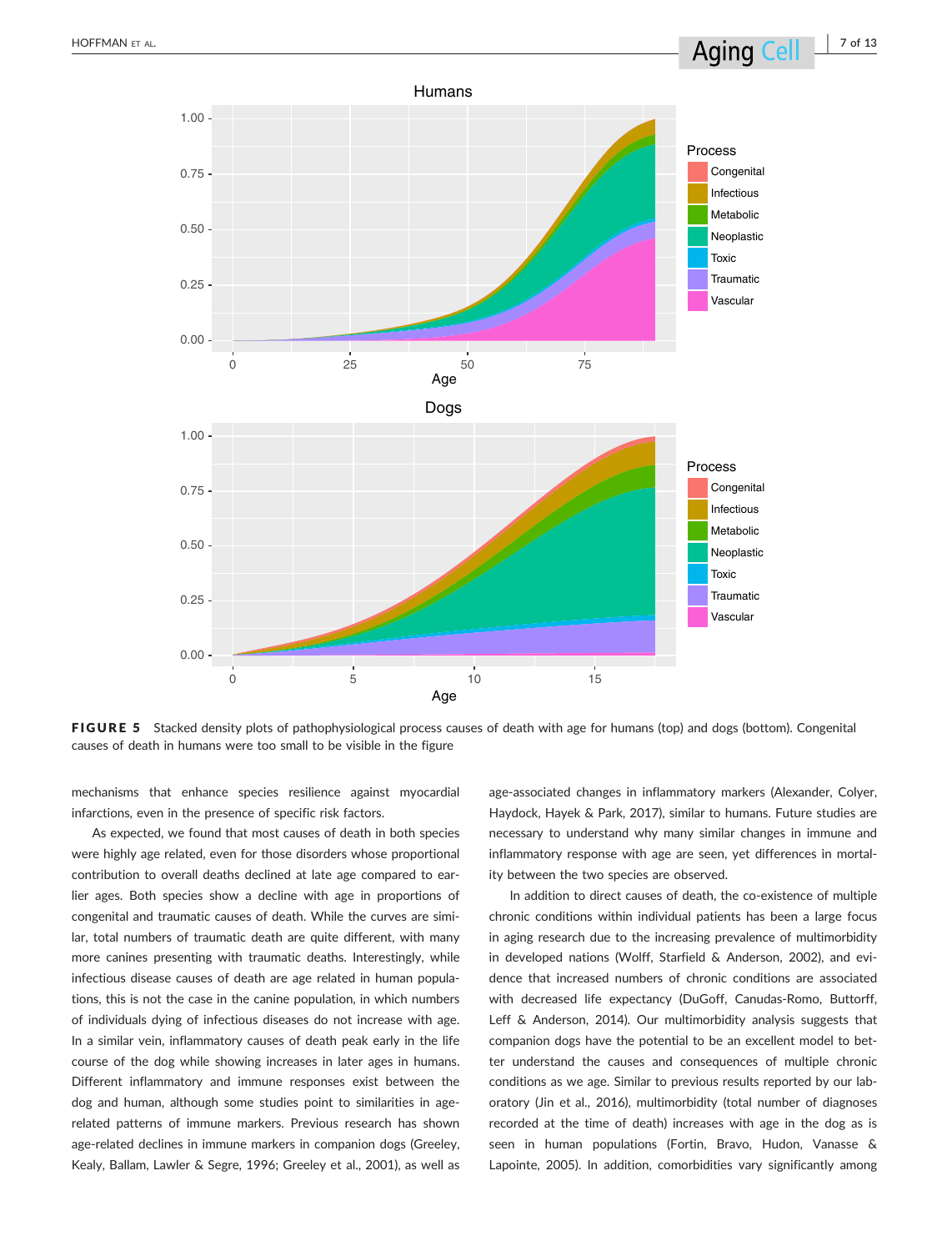

**FIGURE 6** Stacked density plots of organ system causes of death with age for humans (top) and dogs (bottom)

different chronic conditions in the dog (Figure 3). It should be noted, however, that we found no significant effects of sex on multimorbidity numbers, which is in line with previous results suggesting no sex difference in longevity nor cause of death in the dog (Hoffman et al., 2017). This contrasts with results seen in humans, where women tend to have higher rates of multimorbidity than men (Agur, McLean, Hunt, Guthrie & Mercer, 2016).

The similarity between our canine analysis and previous human studies with respect to patterns of comorbidity suggests the companion dog may provide an ideal model to study multimorbidity (multiple chronic conditions) and comorbidity (additional diagnoses concurrent with a specific diagnosis of interest) in a way far superior to other model organisms. The companion dog's significantly shorter lifespan, median of 12 years (O'Neill, Church, McGreevy, Thomson & Brodbelt, 2013), than that of humans could allow us to understand the consequences of multiple chronic conditions in longitudinal studies lasting just a few years instead of the decades needed for human studies.

Finally, in addition to the translational value of many aspects of canine aging for human medicine, and the obvious direct benefit of improved healthspan to the dogs themselves, research on canines has the potential to provide diverse benefits to human quality of life. Dogs are utilized in many working capacities including service dogs, police dogs, and livestock guard dogs. Training these dogs often takes an investment of many months to years, plus thousands of dollars (National Police Dog Foundation; Wirth & Rein, 2008), and improving their healthspan could give humans more working years with each dog. In addition to working roles, dogs can reduce stress and improve emotional well-being in their owners, increasing human quality of life (Friedmann & Son, 2009; Ownby, Johnson & Peterson, 2002; Virues-Ortega & Buela-Casal, 2006; Walsh, 2009). Thus, identifying ways to improve canine healthspan could not only have a translational impact on humans, but could also have significant direct economic and personal benefits for people.

### 3.1 | Caveats

While our analyses suggest that companion dogs hold out great promise as a model of human aging and disease, there are several limitations to this study. First, much of our canine data may reflect only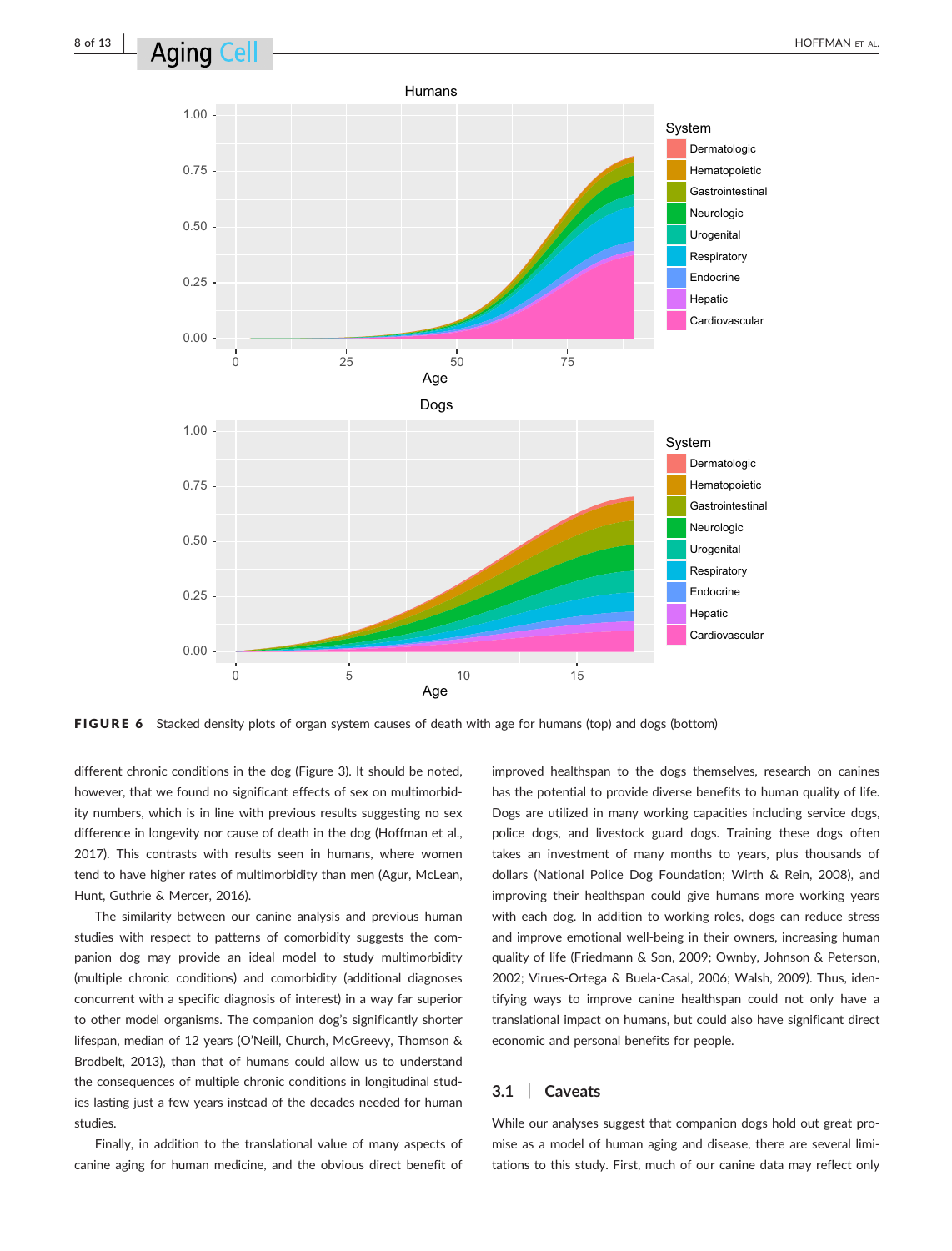a subset of the general canine population. The VMDB data consist of data from dogs that were seen at veterinary teaching hospitals. Patients at these tertiary care facilities are more likely to present with cancers and rare or serious diseases (Bartlett, Van Buren, Neterer & Zhou, 2010). Also, the VMDB age data are collapsed into bins. We might know that a particular dog died somewhere between the ages of 10 and 15, for example, but not its exact age. While we can fit parametric models to these data using interval-censored models (e.g., Kraus, Pavard & Promislow, 2013), there is considerable error in these estimates. Also, the VMDB data include only the diagnoses given to each dog and do not specify the diagnostic path that was pursued to achieve the diagnoses. Thus, we cannot know, for example, whether an infectious disease diagnosis was reached by serologic or molecular testing, and whether a neurologic diagnosis was achieved by clinical signs, diagnostic imaging, histopathology, or a combination of those. The VetCompass dataset provides more accurate age information, but does not have detailed cause of death information nor does it capture all comorbid diagnoses that each dog had at the time of death.

In addition, neither dataset includes information about previous diseases or the environments in which the dogs resided. This includes the diets the dogs were fed by their owners. Commercial pet diets make up over 90% of all food fed to companion dogs, but these vary greatly in nutritional profiles, similar to diets in humans. As it would be expected that diet will have a significant contribution to the development of morbidities in the dog just as seen in humans, future prospective studies are needed to ascertain the extent to which individual diets affect morbidity and lifespan in the dog. Finally, our canine analysis makes the assumption that all dogs are drawn from the same pool and does not look at the effects of breed and size variation. Previous research has shown that even within a size class, breeds can differ in their multimorbidity (Jin et al., 2016) and mortality patterns (Fleming et al., 2011). Taken together, these limitations point to the need for more detailed data from canines representing the full diversity of ages, breeds, comorbidities, and environments. Ideally, data from a prospective longitudinal study of aging in dogs would allow us to more accurately determine how morbidity and mortality correlate between dogs and humans (Kaeberlein, Creevy & Promislow, 2016), and the role of multiple morbidities, both as cause and consequence, in the aging process.

We could not ascertain comorbidities from the U.S. Census human data. For more accurate comparisons between humans and dogs, all environmental conditions and morbidities throughout life need to be studied. Currently, many human questions are being answered by long-term longitudinal studies (Shock et al., 1984), and a dog longitudinal study would nicely complement these studies already being completed in humans. While these human studies have been ongoing for decades, a canine longitudinal study could be completed before human studies end due to the shorter lifespans of the animals (<20 years).

Finally, one detriment to working with the dog as a model for human health is that our companion animals are often euthanized when their quality of life becomes low. In the UK, 86.4% of dogs are recorded as dying by euthanasia (O'Neill et al., 2013). This can make it difficult to ascertain an actual cause of death as owners may elect to euthanize a dog who could conceivably have survived the current diagnosis and experienced a later, alternate cause of death. This is a consideration to include with any companion animal model system as it introduces some bias into determining actual causes of death. Paradoxically, this may also improve the usefulness of canine data for aging studies, especially those with measures of healthspan, defined as the number of healthy years of life. Many euthanasia decisions are based on the owner's perception that the quality of life (both present and future) has dipped below an acceptable level and therefore the medical causes for euthanasia decisions may be very useful metrics for healthspan. Conversely, in humans, the drive to life extension means that many persons will have remedial and palliative management of initial severe conditions such that they die later of secondary but noninciting causes. Therefore, the cause of death data may not truly describe the most important morbidities that end an individual's healthspan but may instead feature the terminal events that led to the death. Euthanasia in dogs provides a potential endpoint of healthspan such that we can discern those morbidities that are associated with the end of an individual's healthy lifespan.

### 4 | CONCLUSIONS

Here, we have presented a large-scale comparison of human and companion dog mortality. The study findings suggest the dog could be an excellent model to study diverse causes of morbidity and mortality that also affect humans. However, many data are still lacking. A long-term longitudinal study of aging in domestic dogs, representing a diversity of genotypes and environments, would allow for a more accurate understanding of the promises and pitfalls of the companion dog as a model of human morbidity and mortality.

### 5 | EXPERIMENTAL PROCEDURES

### 5.1 | Human morbidity and mortality data

We obtained human mortality data from the U.S. Census Bureau's National Longitudinal Mortality Study, which was carried out over a 20-year period starting in the early 1970s (1973–2002, U.S. Census Bureau). All individuals were followed for 10 years (in two separate cohorts), and for those who died during this period, age and cause of death were recorded. These causes of death were then assigned to a specific pathophysiological process (PP) and organ system (OS) as described previously in Fleming et al. (2011), such that each individual had both a process and system classification of death. Pathophysiological process describes the mechanism leading to the disease and includes congenital, degenerative, infectious, inflammatory (encompassing immune-mediated), metabolic, neoplastic, toxic, traumatic, and vascular. Organ system designates the primary organ system that was affected and includes cardiovascular, dermatologic, endocrine, gastrointestinal, hematopoietic, hepatic, musculoskeletal,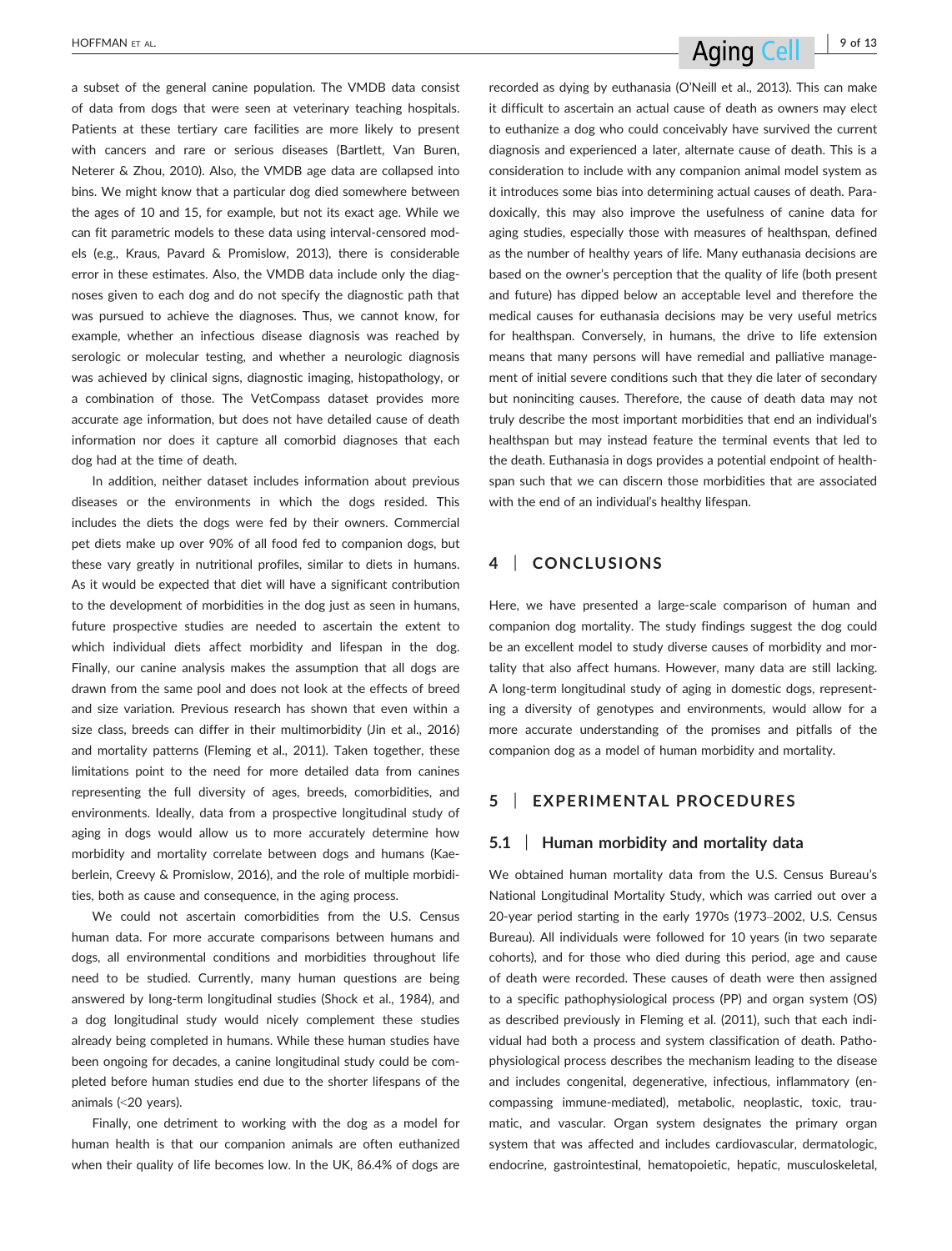# $10$  of 13  $\blacksquare$   $\blacksquare$   $\blacksquare$   $\blacksquare$   $\blacksquare$   $\blacksquare$   $\blacksquare$   $\blacksquare$   $\blacksquare$   $\blacksquare$   $\blacksquare$   $\blacksquare$   $\blacksquare$   $\blacksquare$   $\blacksquare$   $\blacksquare$   $\blacksquare$   $\blacksquare$   $\blacksquare$   $\blacksquare$   $\blacksquare$   $\blacksquare$   $\blacksquare$   $\blacksquare$   $\blacksquare$   $\blacksquare$   $\blacksquare$   $\blacksquare$   $\blacksquare$   $\blacksquare$

neurologic, ophthalmologic, respiratory, and urogenital. The option of "unclassified" existed for both pathophysiological process and organ system, for those diagnoses too general or vague to be assigned with certainty. Human causes of death were assigned OS and PP classifications identical to those used for the canine dataset (described below). For rare causes of death that were novel to the human dataset, one of the authors (KEC) assigned a PP and OS in the same manner.

Canine data were collected from two sources. First, we obtained data on cause of death and multimorbidity for dogs from the Veterinary Medical Database (VMDB,<https://vmdb.org>),<sup>1</sup> which contains abstracted medical record information submitted by the 27 participating Veterinary Teaching Hospitals in North America. Data obtained included all diagnoses recorded by the attending veterinarians at the time of death for all dogs whose death was documented in the VMDB between 1984 and 2004 ( $N = 73,835$  dogs; mean number of diagnoses  $= 2.97$ ; range of 1–32). For dogs with multiple diagnoses, a single cause of death, including process and system, has been assigned previously (Fleming et al., 2011). Age at death in the VMDB was grouped into bins. We combined the three youngest bins (0–2 weeks, 2 weeks-2 months, and 2–6 months) into one group labeled 0.25 years; for all other age bins, midpoint ages for each bin were used as in Hoffman, Creevy and Promislow (2013). Animals in the "over 15 years" bin were represented with an age of 17.5 years.

We obtained a second set of canine data, including exact age and cause of death, from the VetCompass Programme database, maintained by the Royal Veterinary College in the United Kingdom (O'Neill, Church, McGreevy, Thomson & Brodbelt, 2014). Because the VMDB represents Veterinary Teaching Hospital patients, it is subject to referral bias (Bartlett et al., 2010), meaning these patients likely exhibit more severe, complicated, or unusual diseases that are seen in the canine population at large, and average income of clients might be higher than that for all dog owners. By contrast, the VetCompass dataset is comprised of complete clinical records from primary care veterinary practices, and as such might provide a better representation of the canine population as a whole. While causes of death were recorded for all dogs, data were grouped into a limited set of 56 specific causes, prior to our obtaining the data. Due to overlap in many of the diagnoses, OS and PP classifications could not be completely assigned as was done with Census and VMDB data. Ethical approval for the VetCompass component of the study was granted by the Royal Veterinary College Ethics and Welfare Committee (reference number 2015/1369).

#### 5.2 | Analyses

All statistical analyses were carried out using the R programming language (R Core Team 2013).

#### 5.3 | Mortality analyses

We first plotted Kaplan–Meier survival curves for the humans and dogs, keeping the sexes separate. We used a Cox proportional hazard model to determine significant sex effects within each species. We then computed  $log_{10}$  hazard mortality values using the muhaz package. We used the flexsurv package to determine parameter values for the Gompertz equation,  $\mu_0 = \alpha e^{\beta x}$ , where  $\mu_x$  is the instantaneous rate of mortality at age x. Gompertz curves are typically plotted on a log-linear scale:  $log(\mu_x) = log(\alpha) + \beta x$ . The slope of this line,  $\beta$ , is considered the rate of aging. For this analysis, we included the human data and the VetCompass canine data only, due to the large age bins of the VMDB data.

### 5.4 Canine multimorbidity and comorbidity analyses

While the VMDB does not include information on multiple chronic conditions experienced throughout the lifetime in an individual, we were able to explore the relationships among age and cause of death and number of morbidities at time of death. For this analysis, multimorbidity was defined as the total number of diagnoses recorded at the time of death (Jin et al., 2016), and comorbidity was defined as the number of diagnoses recorded for a dog with a specific morbidity of interest, excluding the specific morbidity of interest. Each diagnosis was weighted equally in our calculation of comorbidity or multimorbidity, regardless of the relative severity of each particular diagnosis. Causes of death that were recorded as "unclassified" in the VMDB were removed, as were all cases in which the only diagnosis was "euthanasia".

Using the canine VMDB dataset, we first determined how the number of diagnoses changed with age across both sexes using a generalized linear model (GLM), where the dependent variable, multimorbidity, was assigned a negative binomial distribution (Jin et al., 2016). We modeled the impacts of sex and age on morbidity score as fixed effects. Next, we analyzed specific PP and OS categories as described previously (Fleming et al., 2011) to determine whether dogs with certain categorical causes of death exhibited greater multimorbidities than the rest of the population. We used a GLM with pathophysiological process (or organ system), age, and sex as fixed effects as predictors of total number of diagnoses, for which we assumed a negative binomial distribution.

To create a direct comparison between patterns of comorbidity in dogs and humans, we were interested in associations of comorbidities with certain discrete diagnoses that had been entered for individual dogs by their attending veterinarians at the time of the dogs' death. We looked at comorbidity counts associated with each of five specific diagnoses that are common chronic conditions in both the dog and the human: diabetes mellitus, arthritis, obesity, hypothyroidism, and chronic kidney disease. We used these data to determine whether dogs with these particular diagnoses were more likely to have higher comorbidity counts than dogs without these diagnoses. Similar to our multimorbidity analysis, we considered every diagnosis in each individual dog as a morbidity regardless of the seriousness of the condition. For each morbidity of interest, we ran a GLM with a negative binomial distribution, with the morbidity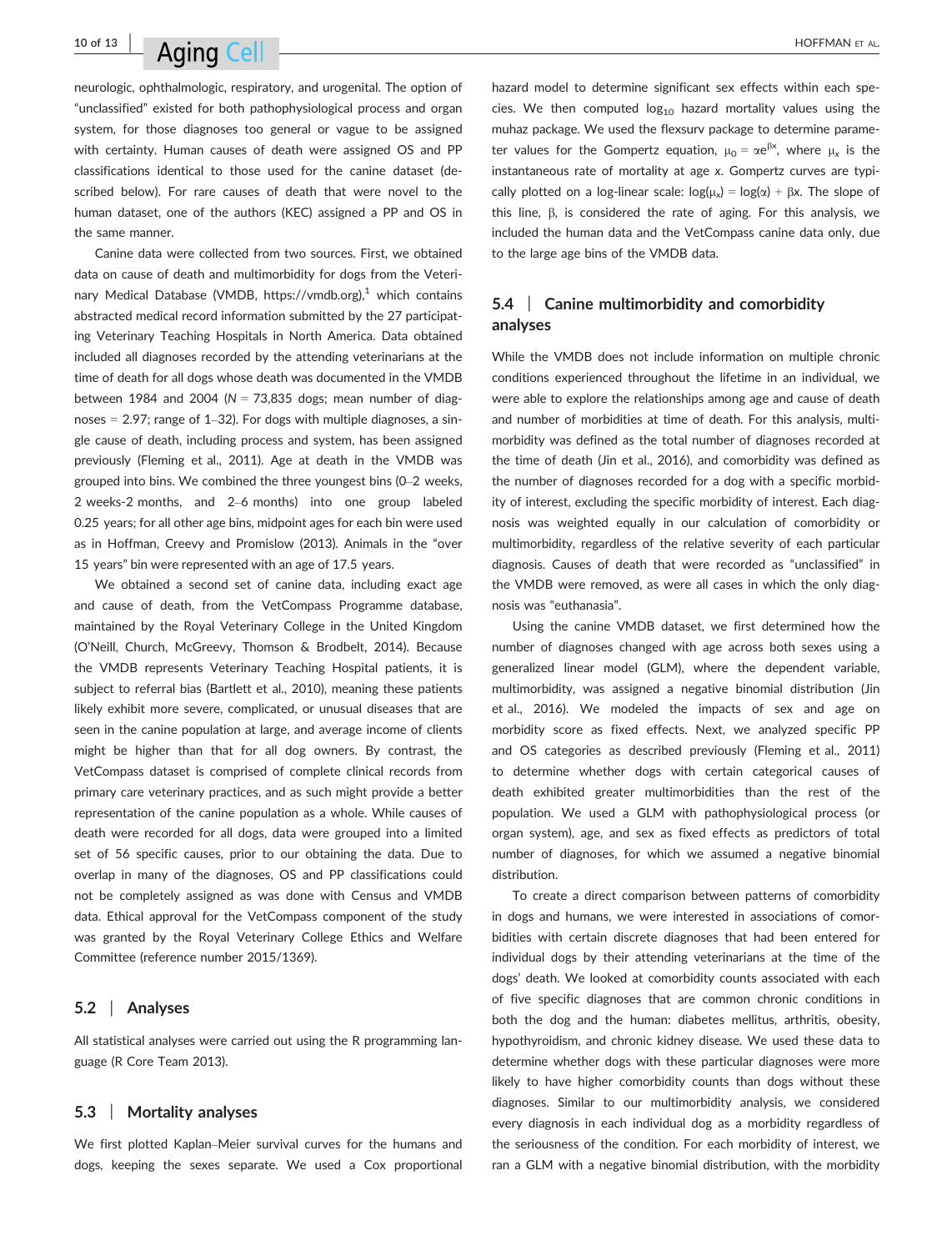of interest, age, and sex as fixed effects predicting comorbidity number.

### 5.5 | Human–dog comparisons

Our final analysis determined similarities of causes of death between humans and dogs. We first looked at the associations between percentage of deaths for all PP and OS categories in the human and the VMDB canine dataset using a Spearman rank correlation analysis.

Next, we compared causes of death as a function of age for the same PP and OS categories for both humans and dogs. For these analyses, for all individuals who died at a specific age, we estimated the proportion who died of each specific PP/OS. We modeled each cause of death as a function of age using a multinomial logistic regression. For each species (dog and human) and cause of death, we modeled the log odds of death in each group as a fourth-order polynomial in age:

$$
\textit{p}_{\text{group(age)}} \, = \, \text{softmax}\Big(\alpha_{\text{group}} + \sum\nolimits_{i=1}^{4} \beta_{\text{group}}^{i} a \text{ge}^{i}\Big) \hspace{4em}\text{(1)}
$$

where softmax $(\mathsf{z})_i = \mathsf{exp}(\mathsf{z}_i) / \Bigl( \sum_j \mathsf{exp}(\mathsf{z}_j) \Bigr).$  To facilitate direct comparison, we rescaled dog age to human age by aligning the neoplastic death curves in humans and dogs. Specifically, to align the curves, we found the age at which the proportion of neoplastic deaths is the highest for both humans (53 years) and dogs (11.5 years). This led to one dog year corresponding to approximately  $53/11.5 = 4.6$  human years. Note that this was derived from analysis using data for all dogs. Scaling would differ for specific breeds as lifespan and risk of cancer vary among breeds. This breedspecific analysis is beyond the scope of the current analysis and will be explored in the future.

We also included an explicit comparison between humans and dogs by computing the  $log_2$  odds ratio of death for each cause between humans and dogs:

$$
\text{log\_2 odds ratio = logit}(\textit{p}_{\text{human(age)}}) - \text{logit}(\textit{p}_{\text{dog(rescaled age})}) \quad (2)
$$

where  $\text{logit}(p) = \log_2( p/(1-p)).$  This quantity tells us how the relative risk of death associated with a given cause occurring changes with age. When the log odds ratio is zero for a particular cause at a given age, this tells us that the odds of this cause of death are the same for dogs and humans. When it is positive, this cause of death is more likely in humans, and conversely when it is negative the cause is more likely in dogs. We then colored a few key groups (PP: vascular, metabolic, and neoplastic; OS: cardiovascular, endocrine, and hepatic) and plotted the other groups in light gray. We also plotted absolute percentages of individuals that died of specific causes at each age to discover which causes of death in both sexes were age related.

### ACKNOWLEDGMENTS

This work was funded by a Glenn/AFAR Postdoctoral Fellowship to JMH, NIH grant R24AG044284 (DELP), and a grant from the Glenn Foundation for Medical Research (DELP). We are grateful to The Kennel Club, The Kennel Club Charitable Trust, and Dogs Trust for supporting VetCompass in the UK. We would like to thank the two anonymous reviewers for their helpful and insightful comments on the manuscript. The Washington Research Foundation Fund for Innovation in Data-Intensive Discovery (wrf.washington.edu/) and the Moore/Sloan Data Science Environments Project at the University of Washington (msdse.org/) to A.F.

### AUTHOR'S CONTRIBUTION

JMH and DELP designed the experiment. JMH and AF completed the data analysis and made the figures. KEC divided causes of death in the human dataset. DGO provided and assisted with the VetCompass data. JMH wrote the first draft of the manuscript, and all authors commented and revised the manuscript.

### CONFLICT OF INTEREST

The authors declare no conflict of interests.

#### **NOTE**

 $1$  The VMDB does not make any implicit or implied opinion on the subject of the paper or study.

#### **REFERENCES**

- Agur, K., McLean, G., Hunt, K., Guthrie, B., & Mercer, S. W. (2016). How does sex influence multimorbidity? Secondary analysis of a large nationally representative dataset. International Journal of Environmental Research and Public Health, 13, 391. [https://doi.org/10.3390/ije](https://doi.org/10.3390/ijerph13040391) [rph13040391](https://doi.org/10.3390/ijerph13040391)
- Alexander, J. E., Colyer, A., Haydock, R. M., Hayek, M. G., & Park, J. (2017). Understanding how dogs age: Longitudinal analysis of markers of inflammation, immune function, and oxidative stress. The Journals of Gerontology: Series A Biological Sciences, [https://doi.](https://doi.org/10.1093/gerona/glx182) [org/10.1093/gerona/glx182](https://doi.org/10.1093/gerona/glx182).
- American Veterinary Association. Retrieved from [https://www.avma.org/](https://www.avma.org/public/YourVet/Pages/veterinary-specialists.aspx) [public/YourVet/Pages/veterinary-specialists.aspx](https://www.avma.org/public/YourVet/Pages/veterinary-specialists.aspx)
- Armitage, P., & Doll, R. (1954). The age distribution of cancer and a multi-stage theory of carcinogenesis. British Journal of Cancer, 8, 1–12. <https://doi.org/10.1038/bjc.1954.1>
- Bartlett, P. C., Van Buren, J. W., Neterer, M., & Zhou, C. (2010). Disease surveillance and referral bias in the veterinary medical database. Preventive Veterinary Medicine, 94, 264–271. [https://doi.org/10.1016/](https://doi.org/10.1016/j.prevetmed.2010.01.007) [j.prevetmed.2010.01.007](https://doi.org/10.1016/j.prevetmed.2010.01.007)
- Bonnett, B. N., & Egenvall, A. (2010). Age patterns of disease and death in insured Swedish dogs, cats and horses. Journal of Comparative Pathology, 142(Suppl 1), S33–S38. [https://doi.org/10.1016/j.jcpa.](https://doi.org/10.1016/j.jcpa.2009.10.008) [2009.10.008](https://doi.org/10.1016/j.jcpa.2009.10.008)
- Cianciolo, R. E., Benali, S. L., & Aresu, L. (2016). Aging in the canine kidney. Veterinary Pathology, 53, 299–308. [https://doi.org/10.1177/](https://doi.org/10.1177/0300985815612153) [0300985815612153](https://doi.org/10.1177/0300985815612153)
- de Bruin, C., Meij, B. P., Kooistra, H. S., Hanson, J. M., Lamberts, S. W., & Hofland, L. J. (2009). Cushing's disease in dogs and humans. Hormone Research, 71(Suppl 1), 140–143.
- DuGoff, E. H., Canudas-Romo, V., Buttorff, C., Leff, B., & Anderson, G. F. (2014). Multiple chronic conditions and life expectancy a life table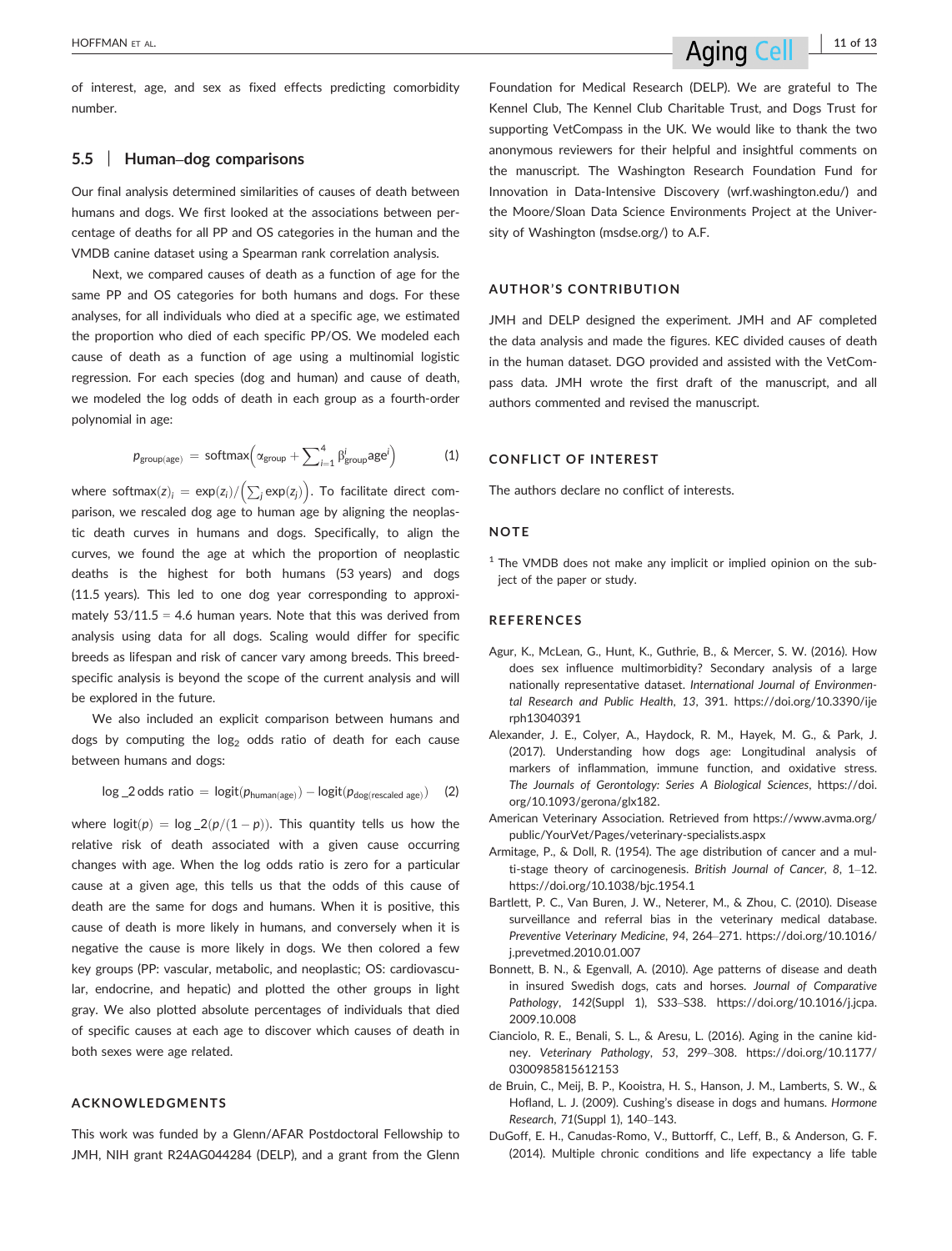# $12$  of  $13$  |  $\Lambda$   $\alpha$  |  $\alpha$  |  $\alpha$  |  $\alpha$  |  $\alpha$  |  $\alpha$  |  $\alpha$  |  $\alpha$  |  $\alpha$  |  $\alpha$  |  $\alpha$  |  $\alpha$  |  $\alpha$  |  $\alpha$  |  $\alpha$  |  $\alpha$  |  $\alpha$  |  $\alpha$  |  $\alpha$  |  $\alpha$  |  $\alpha$  |  $\alpha$  |  $\alpha$  |  $\alpha$  |  $\alpha$  |  $\alpha$  |  $\alpha$  |  $\alpha$  |  $\alpha$

analysis. Medical Care, 52, 688–694. [https://doi.org/10.1097/MLR.](https://doi.org/10.1097/MLR.0000000000000166) [0000000000000166](https://doi.org/10.1097/MLR.0000000000000166)

- Fall, T., Hamlin, H. H., Hedhammar, A., Kampe, O., & Egenvall, A. (2007). Diabetes mellitus in a population of 180,000 insured dogs: Incidence, survival, and breed distribution. Journal of Veterinary Internal Medicine, 21, 1209–1216. [https://doi.org/10.1111/j.1939-1676.2007.tb01940.](https://doi.org/10.1111/j.1939-1676.2007.tb01940.x) [x](https://doi.org/10.1111/j.1939-1676.2007.tb01940.x)
- Finkel, T. (2005). Radical medicine: Treating ageing to cure disease. Nature Reviews Molecular Cell Biology, 6, 971–976. [https://doi.org/10.](https://doi.org/10.1038/nrm1763) [1038/nrm1763](https://doi.org/10.1038/nrm1763)
- Flegal, K. M., Carroll, M. D., Kit, B. K., & Ogden, C. L. (2012). Prevalence of obesity and trends in the distribution of body mass index among US adults, 1999–2010. Journal of American Medical Association, 307, 491–497.<https://doi.org/10.1001/jama.2012.39>
- Fleming, J. M., Creevy, K. E., & Promislow, D. E. L. (2011). Mortality in North American dogs from 1984 to 2004: An investigation into age-, size-, and breed-related causes of death. Journal of Veterinary Internal Medicine, 25, 187–198. [https://doi.org/10.1111/j.1939-1676.2011.](https://doi.org/10.1111/j.1939-1676.2011.0695.x) [0695.x](https://doi.org/10.1111/j.1939-1676.2011.0695.x)
- Fortin, M., Bravo, G., Hudon, C., Vanasse, A., & Lapointe, L. (2005). Prevalence of multimorbidity among adults seen in family practice. Annals of Family Medicine, 3, 223–228. [https://doi.org/10.1370/afm.](https://doi.org/10.1370/afm.272) [272](https://doi.org/10.1370/afm.272)
- Fran S. A. (2007). Dynamics of cancer: Incidence, inheritance, and evolution. Princeton, NJ: Princeton University Press.
- Freeman, L. M., Abood, S. K., Fascetti, A. J., Fleeman, L. M., Michel, K. E., Laflamme, D. P., ... Willoughby, K. N. (2006). Disease prevalence among dogs and cats in the United States and Australia and proportions of dogs and cats that receive therapeutic diets or dietary supplements. Journal of the American Veterinary Medical Association, 229, 531–534.<https://doi.org/10.2460/javma.229.4.531>
- Friedmann, E., & Son, H. (2009). The human-companion animal bond: How humans benefit. Veterinary Clinics of North America: Small Animal Practice, 39, 293–326.<https://doi.org/10.1016/j.cvsm.2008.10.015>
- German, A. J., Ryan, V. H., German, A. C., Wood, I. S., & Trayhurn, P. (2010). Obesity, its associated disorders and the role of inflammatory adipokines in companion animals. Veterinary Journal, 185, 4–9. <https://doi.org/10.1016/j.tvjl.2010.04.004>
- Greeley, E. H., Ballam, J. M., Harrison, J. M., Kealy, R. D., Lawler, D. F., & Segre, M. (2001). The influence of age and gender on the immune system: A longitudinal study in Labrador Retriever dogs. Veterinary Immunology and Immunopathology, 82, 57–71. [https://doi.org/10.](https://doi.org/10.1016/S0165-2427(01)00336-1) [1016/S0165-2427\(01\)00336-1](https://doi.org/10.1016/S0165-2427(01)00336-1)
- Greeley, E. H., Kealy, R. D., Ballam, J. M., Lawler, D. F., & Segre, M. (1996). The influence of age on the canine immune system. Veterinary Immunology and Immunopathology, 55, 1–10. [https://doi.org/10.](https://doi.org/10.1016/S0165-2427(96)05563-8) [1016/S0165-2427\(96\)05563-8](https://doi.org/10.1016/S0165-2427(96)05563-8)
- Head, E. (2011). Neurobiology of the aging dog. Age, 33, 485–496. <https://doi.org/10.1007/s11357-010-9183-3>
- Herndon, L. A., Schmeissner, P. J., Dudaronek, J. M., Brown, P. A., Listner, K. M., Sakano, Y., ... Driscoll, M. (2002). Stochastic and genetic factors influence tissue-specific decline in ageing C. elegans. Nature, 419, 808–814.<https://doi.org/10.1038/nature01135>
- Hess, R. S., Kass, P. H., & Van Winkle, T. J. (2003). Association between diabetes mellitus, hypothyroidism or hyperadrenocorticism, and atherosclerosis in dogs. Journal of Veterinary Internal Medicine, 17, 489–494.<https://doi.org/10.1111/j.1939-1676.2003.tb02469.x>
- Hoffman, J. M., Creevy, K. E., & Promislow, D. E. L. (2013). Reproductive capability is associated with lifespan and cause of death in companion dogs. PLoS ONE, 8, e61082. [https://doi.org/10.1371/journal.](https://doi.org/10.1371/journal.pone.0061082) [pone.0061082](https://doi.org/10.1371/journal.pone.0061082)
- Hoffman, J. M., O'Neill, D. G., Creevy, K. E., & Austad, S. N. (2017). Do female dogs age differently than male dogs? Journals of Gerontology Series A, Biological Sciences and Medical Sciences, 73, 150–156. [https://doi.org/10.1093/gerona/glx061.](https://doi.org/10.1093/gerona/glx061)
- Jin, K., Hoffman, J. M., Creevy, K. E., O'Neill, D. G., & Promislow, D. E. (2016). Multiple morbidities in companion dogs: A novel model for investigating age-related disease. Pathobiology of Aging and Age Related Diseases, 6, 33276. [https://doi.org/10.3402/pba.v6.](https://doi.org/10.3402/pba.v6.33276) [33276](https://doi.org/10.3402/pba.v6.33276)
- Kaeberlein, M., Creevy, K. E., & Promislow, D. E. (2016). The dog aging project: Translational geroscience in companion animals. Mammalian Genome, 27, 279–288.<https://doi.org/10.1007/s00335-016-9638-7>
- Kaeberlein, M., Rabinovitch, P. S., & Martin, G. M. (2015). Healthy aging: The ultimate preventative medicine. Science, 350, 1191–1193. <https://doi.org/10.1126/science.aad3267>
- Kennedy, B. K., Berger, S. L., Brunet, A., Campisi, J., Cuervo, A. M., Epel, E. S., ... Sierra, F. (2014). Geroscience: Linking aging to chronic disease. Cell, 159, 709–713.<https://doi.org/10.1016/j.cell.2014.10.039>
- Kraus, C., Pavard, S., & Promislow, D. E. (2013). The size-life span tradeoff decomposed: Why large dogs die young. American Naturalist, 181, 492–505.<https://doi.org/10.1086/669665>
- Leroy, G., Verrier, E., Meriaux, J. C., & Rognon, X. (2009). Genetic diversity of dog breeds: Within-breed diversity comparing genealogical and molecular data. Animal Genetics, 40, 323–332. [https://doi.org/10.](https://doi.org/10.1111/j.1365-2052.2008.01842.x) [1111/j.1365-2052.2008.01842.x](https://doi.org/10.1111/j.1365-2052.2008.01842.x)
- Marconato, L., Gelain, M. E., & Comazzi, S. (2013). The dog as a possible animal model for human non-Hodgkin lymphoma: A review. Hematological Oncology, 31, 1–9.<https://doi.org/10.1002/hon.2017>
- National Police Dog Foundation. Retrieved from [http://www.nationalpo](http://www.nationalpolicedogfoundation.org/faqs) [licedogfoundation.org/faqs](http://www.nationalpolicedogfoundation.org/faqs)
- Nijland, M. L., Stam, F., & Seidell, J. C. (2010). Overweight in dogs, but not in cats, is related to overweight in their owners. Public Health Nutrition, 13, 102–106. [https://doi.org/10.1017/](https://doi.org/10.1017/S136898000999022X) [S136898000999022X](https://doi.org/10.1017/S136898000999022X)
- O'Neill, D. G., Church, D. B., McGreevy, P. D., Thomson, P. C., & Brodbelt, D. C. (2013). Longevity and mortality of owned dogs in England. Veterinary Journal, 198, 638–643. [https://doi.org/10.1016/j.tvjl.2013.](https://doi.org/10.1016/j.tvjl.2013.09.020) [09.020](https://doi.org/10.1016/j.tvjl.2013.09.020)
- O'Neill, D. G., Church, D. B., McGreevy, P. D., Thomson, P. C., & Brodbelt, D. C. (2014). Prevalence of disorders recorded in dogs attending primary-care veterinary practices in England. PLoS ONE, 9, e90501. <https://doi.org/10.1371/journal.pone.0090501>
- Ostrander, E. A., Wayne, R. K., Freedman, A. H., & Davis, B. W. (2017). Demographic history, selection and functional diversity of the canine genome. Nature Reviews Genetics, 18, 705–720. [https://doi.org/10.](https://doi.org/10.1038/nrg.2017.67) [1038/nrg.2017.67](https://doi.org/10.1038/nrg.2017.67)
- Ownby, D. R., Johnson, C. C., & Peterson, E. L. (2002). Exposure to dogs and cats in the first year of life and risk of allergic sensitization at 6 to 7 years of age. Journal of American Medical Association, 288, 963– 972.<https://doi.org/10.1001/jama.288.8.963>
- R Core Team (2013). R: A language and environment for statistical computing. Vienna, Austria: R Foundation for Statistical Computing.
- Rera, M., Clark, R. I., & Walker, D. W. (2012). Intestinal barrier dysfunction links metabolic and inflammatory markers of aging to death in Drosophila. Proceedings of the National Academy of Sciences of the United States of America, 109, 21528–21533. [https://doi.org/10.1073/](https://doi.org/10.1073/pnas.1215849110) [pnas.1215849110](https://doi.org/10.1073/pnas.1215849110)
- Rowell, J. L., McCarthy, D. O., & Alvarez, C. E. (2011). Dog models of naturally occurring cancer. Trends in Molecular Medicine, 17, 380–388. <https://doi.org/10.1016/j.molmed.2011.02.004>
- Shock, Nw, Greulich, Re, Andres, R, Arrenberg, D, Costa, Pt, Lakatta, Eg, Tobin, Jd. (1984). Normal human aging: the Baltimore Longitudinal Study of Aging. National Institute on Aging. Bethesda, Maryland.
- Simms, H. S., & Berg, B. N. (1957). Longevity and the onset of lesions in male rats. Journal of Gerontology, 12, 244–252. [https://doi.org/10.](https://doi.org/10.1093/geronj/12.3.244) [1093/geronj/12.3.244](https://doi.org/10.1093/geronj/12.3.244)
- Snyder, J. M., Ward, J. M., & Treuting, P. M. (2016). Cause-of-death analysis in rodent aging studies. Veterinary Pathology, 53, 233–243. <https://doi.org/10.1177/0300985815610391>